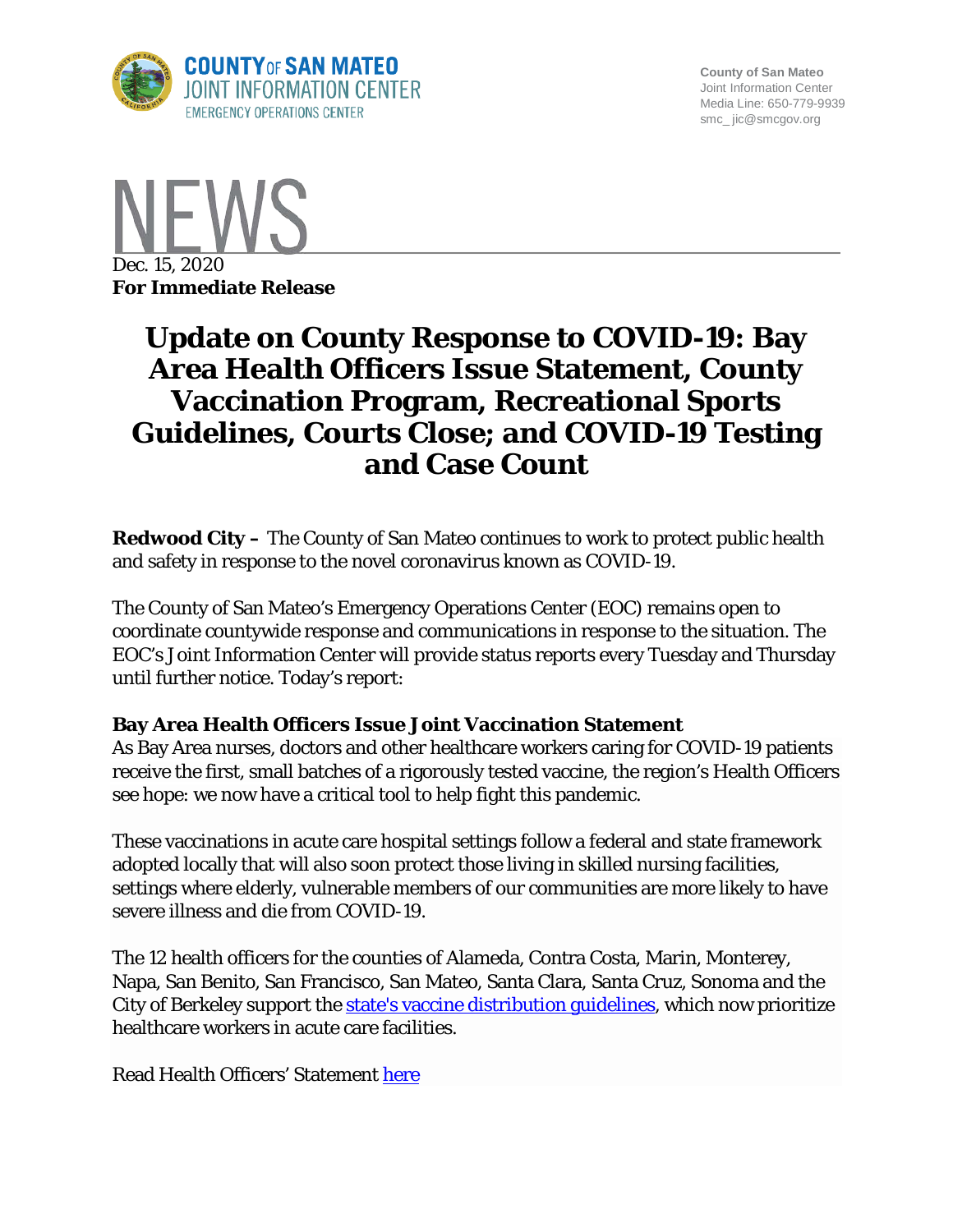### **County COVID-19 Vaccination Program Outlined**

The approval of and early delivery of COVID-19 vaccinations is welcome news as a surge of cases continue locally and throughout the United States.

In active partnership with the state and federal government, San Mateo County Health is committed to being transparent, careful, and above all, equitable in providing COVID-19 vaccines to everyone who needs and requests vaccination.

San Mateo County has been allotted an initial 5,850 doses of the Pfizer vaccine and expects to receive five to six times that amount of Pfizer and Moderna vaccine doses by the end of the month.

County Health's new [COVID-19 vaccination page](https://www.smchealth.org/covid-19-vaccination) outlines how the vaccine will be distributed. The first groups to receive vaccines will be health care workers, medical first responders, and residents in long term care facilities. It is expected that essential workers will be next. These residents are critical to our daily existence and are at highest risk of becoming infected, severely ill, or spreading COVID-19.   

An announcement about the distribution of community-wide vaccinations will be made once more information is received from the Centers for Disease Control and Prevention and the California Department of Public Health.

The distribution of the vaccine will be monitored closely and some of the metrics tracked will be shared publicly at<https://www.smchealth.org/>

# **CDPH Guidelines for Youth and Adult Recreational Sports**

The California Department of Public Health yesterday issued guidance to support safe outdoor and indoor youth and recreational adult sports activities during the COVID-19 pandemic. The guidelines apply to all organized youth sports — including schooland community-sponsored programs, and privately-organized clubs and leagues — and adult recreational sports.

Physical conditioning, practice, skill-building, and training that can be conducted outdoors, with 6 feet of physical distancing, and within stable cohorts are authorized regardless of county tier status. These activities may be conducted indoors consistent with restrictions by tier in the [Gym & Fitness Center Guidance Capacity.](https://files.covid19.ca.gov/pdf/guidance-fitness--en.pdf)

Read what youth and adult recreational sports are allowed according to county tier status and the full guidance document [here.](https://www.cdph.ca.gov/Programs/CID/DCDC/Pages/COVID-19/outdoor-indoor-recreational-sports.aspx?fbclid=IwAR1KTm69ttLootNF1COfIYyNTRMn7XJypePj8pztznxu_YvvwH0l2YZim6Y)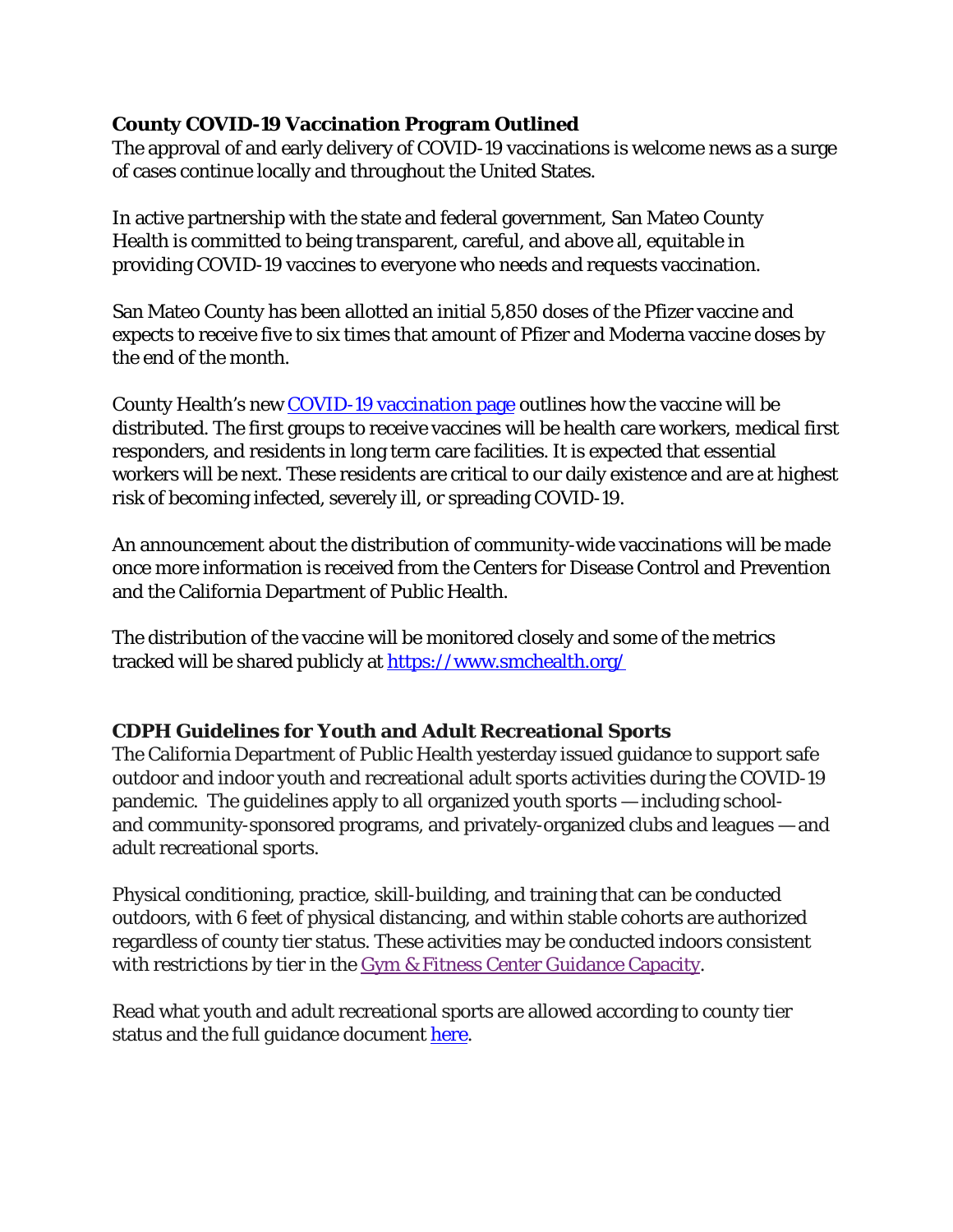# **Courts Close Jury Trial and Clerk's Offices During COVID-19 Surge**

Due to the significant surge in COVID-19 cases statewide, the corresponding orders for residents to stay-at-home, and based on an emergency order from the Chief Justice of the State of California, the San Mateo Superior Court has ordered that jury trials be suspended beginning Monday, December 14, and lasting through Friday, January 8, 2021.

The Court has also closed the majority of its Clerk's Offices to the public and to all walkin transactions to minimize foot traffic in the court facilities. In addition, the Court is suspending certain types of in-person hearings. [Learn more.](https://www.smcgov.org/press-release/court-suspend-services-temporarily-during-latest-surge-covid-19-pandemic)

## **COVID-19 Testing Available in County for Adults and Children**

Safe, easy and no-cost testing is widely available at County-sponsored locations for everyone who works or lives in San Mateo County — regardless of symptoms.

To get a COVID-19 test, San Mateo County residents should first contact their health care provider.

If you cannot get a timely test through your health care provider, select from the testing options listed at<https://www.smcgov.org/testing> for a no-cost (free) COVID-19 test at a County-sponsored location.

# **Testing for Children and Adults**

Testing for children ages 5 to 17 as well as adults is available at the San Mateo County Event Center and at the Jefferson Union High School District office in Daly City. Testing is available at no cost to you, but insurance may be billed. Learn more about testing dates and the process [here](https://www.smcgov.org/covid-19-testing-options-children) and register for an [appointment.](https://curative.com/sites#9/34.05/-118.25)

### **Testing for Adults**

Appointments are available Tuesdays through Saturdays, 8 a.m. to 3 p.m., at the San Mateo County Event Center. [Make an appointment](https://www.projectbaseline.com/study/covid-19/?utm_source=smcc&utm_medium=covid-19&utm_campaign=website)

Testing for COVID-19 is also available at mobile operations that rotate among five communities Monday through Friday for everyone 18 and older who lives or works in San Mateo County

See the schedule below for mobile operation locations, Dec. 16 – Dec. 21, and make an [appointment](https://www.projectbaseline.com/study/covid-19/?utm_source=smcc&utm_medium=covid-19&utm_campaign=website) at least seven days in advance.

# **Half Moon Bay, Dec. 16, 9 a.m. – 3 p.m.**

Our Lady of the Pillar 565 Kelly Avenue